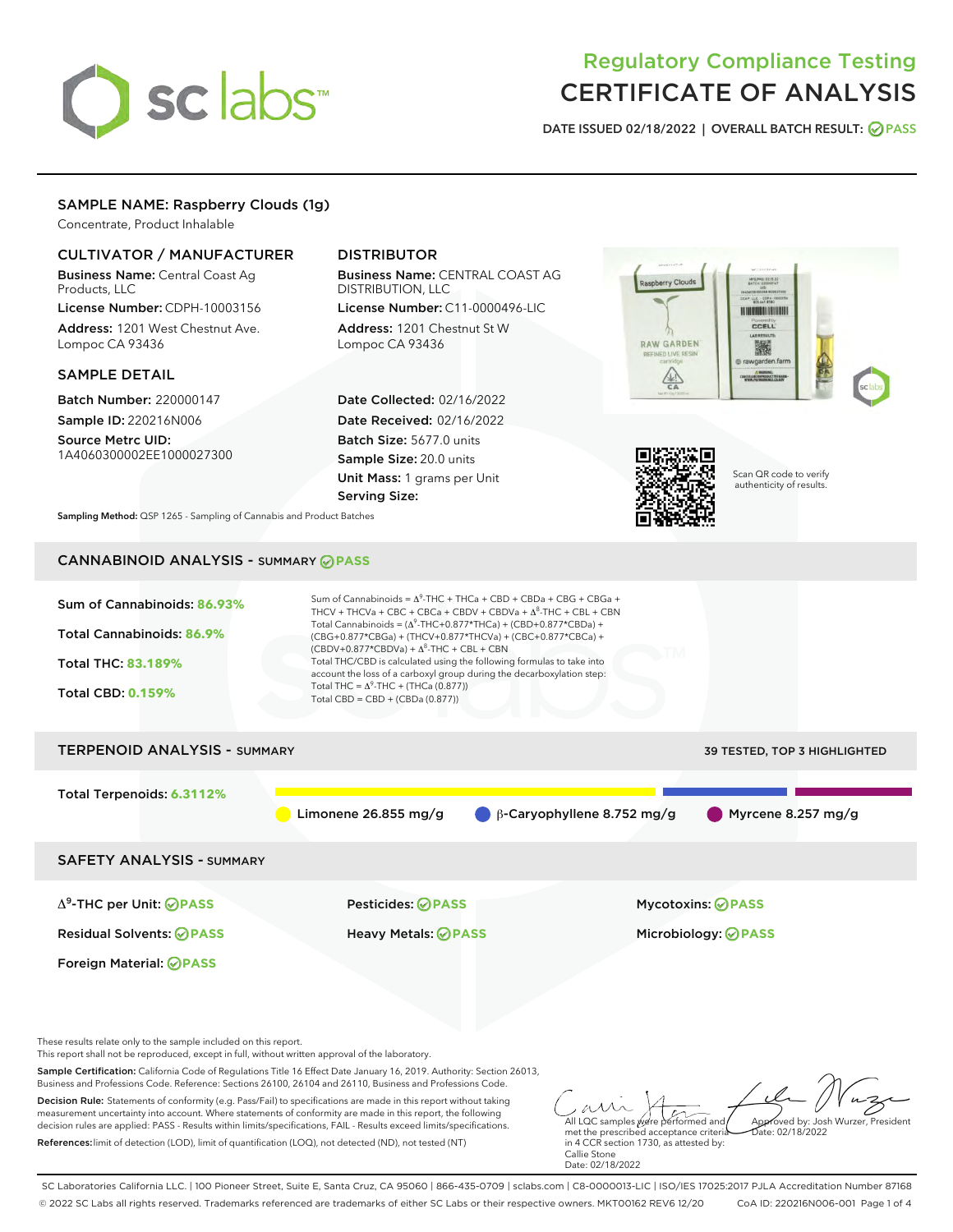



RASPBERRY CLOUDS (1G) | DATE ISSUED 02/18/2022 | OVERALL BATCH RESULT: @ PASS

#### CANNABINOID TEST RESULTS - 02/17/2022 2 PASS

Tested by high-performance liquid chromatography with diode-array detection (HPLC-DAD). **Method:** QSP 1157 - Analysis of Cannabinoids by HPLC-DAD

#### TOTAL CANNABINOIDS: **86.9%**

Total Cannabinoids (Total THC) + (Total CBD) + (Total CBG) + (Total THCV) + (Total CBC) +  $(Total CBDV) +  $\Delta^8$ -THC + CBL + CBN$ 

TOTAL THC: **83.189%** Total THC (Δ<sup>9</sup> -THC+0.877\*THCa)

TOTAL CBD: **0.159%**

Total CBD (CBD+0.877\*CBDa)

TOTAL CBG: 2.022% Total CBG (CBG+0.877\*CBGa)

TOTAL THCV: 1.2% Total THCV (THCV+0.877\*THCVa)

TOTAL CBC: ND Total CBC (CBC+0.877\*CBCa)

TOTAL CBDV: ND Total CBDV (CBDV+0.877\*CBDVa)

| <b>COMPOUND</b>  | LOD/LOQ<br>(mg/g)          | <b>MEASUREMENT</b><br><b>UNCERTAINTY</b><br>(mg/g) | <b>RESULT</b><br>(mg/g) | <b>RESULT</b><br>(%) |
|------------------|----------------------------|----------------------------------------------------|-------------------------|----------------------|
| $\Lambda^9$ -THC | 0.06 / 0.26                | ±22.295                                            | 831.89                  | 83.189               |
| <b>CBG</b>       | 0.06/0.19                  | ±0.621                                             | 20.22                   | 2.022                |
| <b>THCV</b>      | 0.1 / 0.2                  | $\pm 0.47$                                         | 12.0                    | 1.20                 |
| <b>CBN</b>       | 0.1/0.3                    | ±0.13                                              | 2.5                     | 0.25                 |
| <b>CBD</b>       | 0.07/0.29                  | ±0.057                                             | 1.59                    | 0.159                |
| $\Delta^8$ -THC  | 0.1 / 0.4                  | ±0.07                                              | 1.1                     | 0.11                 |
| <b>THCa</b>      | 0.05/0.14                  | N/A                                                | <b>ND</b>               | <b>ND</b>            |
| <b>THCVa</b>     | 0.07/0.20                  | N/A                                                | <b>ND</b>               | <b>ND</b>            |
| <b>CBDa</b>      | 0.02/0.19                  | N/A                                                | <b>ND</b>               | <b>ND</b>            |
| <b>CBDV</b>      | 0.04 / 0.15                | N/A                                                | <b>ND</b>               | <b>ND</b>            |
| <b>CBDVa</b>     | 0.03/0.53                  | N/A                                                | <b>ND</b>               | <b>ND</b>            |
| <b>CBGa</b>      | 0.1/0.2                    | N/A                                                | <b>ND</b>               | <b>ND</b>            |
| <b>CBL</b>       | 0.06 / 0.24                | N/A                                                | <b>ND</b>               | <b>ND</b>            |
| <b>CBC</b>       | 0.2 / 0.5                  | N/A                                                | <b>ND</b>               | <b>ND</b>            |
| <b>CBCa</b>      | 0.07/0.28                  | N/A                                                | <b>ND</b>               | <b>ND</b>            |
|                  | <b>SUM OF CANNABINOIDS</b> |                                                    | 869.3 mg/g              | 86.93%               |

#### **UNIT MASS: 1 grams per Unit**

| $\Delta^9$ -THC per Unit              | 1100 per-package limit | 831.89 mg/unit | <b>PASS</b> |
|---------------------------------------|------------------------|----------------|-------------|
| <b>Total THC per Unit</b>             |                        | 831.89 mg/unit |             |
| <b>CBD</b> per Unit                   |                        | $1.59$ mg/unit |             |
| <b>Total CBD per Unit</b>             |                        | $1.59$ mg/unit |             |
| Sum of Cannabinoids<br>per Unit       |                        | 869.3 mg/unit  |             |
| <b>Total Cannabinoids</b><br>per Unit |                        | 869.3 mg/unit  |             |

#### TERPENOID TEST RESULTS - 02/18/2022

Terpene analysis utilizing gas chromatography-flame ionization detection (GC-FID). **Method:** QSP 1192 - Analysis of Terpenoids by GC-FID

| <b>COMPOUND</b>         | LOD/LOQ<br>(mg/g) | <b>MEASUREMENT</b><br><b>UNCERTAINTY</b><br>(mg/g) | <b>RESULT</b><br>(mg/g)                         | <b>RESULT</b><br>(%) |
|-------------------------|-------------------|----------------------------------------------------|-------------------------------------------------|----------------------|
| Limonene                | 0.005 / 0.016     | ±0.2981                                            | 26.855                                          | 2.6855               |
| β-Caryophyllene         | 0.004 / 0.012     | ±0.2424                                            | 8.752                                           | 0.8752               |
| <b>Myrcene</b>          | 0.008 / 0.025     | ±0.0826                                            | 8.257                                           | 0.8257               |
| β-Pinene                | 0.004 / 0.014     | ±0.0358                                            | 4.018                                           | 0.4018               |
| $\alpha$ -Pinene        | 0.005 / 0.017     | ±0.0243                                            | 3.630                                           | 0.3630               |
| β-Ocimene               | 0.006 / 0.020     | ±0.0886                                            | 3.546                                           | 0.3546               |
| $\alpha$ -Humulene      | 0.009 / 0.029     | ±0.0474                                            | 1.896                                           | 0.1896               |
| Terpinolene             | 0.008 / 0.026     | ±0.0254                                            | 1.597                                           | 0.1597               |
| Linalool                | 0.009 / 0.032     | ±0.0359                                            | 1.213                                           | 0.1213               |
| Fenchol                 | 0.010 / 0.034     | ±0.0355                                            | 1.181                                           | 0.1181               |
| <b>Terpineol</b>        | 0.009 / 0.031     | ±0.0318                                            | 0.666                                           | 0.0666               |
| Camphene                | 0.005 / 0.015     | ±0.0043                                            | 0.476                                           | 0.0476               |
| Fenchone                | 0.009 / 0.028     | ±0.0064                                            | 0.285                                           | 0.0285               |
| <b>Borneol</b>          | 0.005 / 0.016     | ±0.0062                                            | 0.190                                           | 0.0190               |
| trans-ß-Farnesene       | 0.008 / 0.025     | ±0.0029                                            | 0.105                                           | 0.0105               |
| $\alpha$ -Phellandrene  | 0.006 / 0.020     | ±0.0008                                            | 0.078                                           | 0.0078               |
| $\alpha$ -Bisabolol     | 0.008 / 0.026     | ±0.0031                                            | 0.075                                           | 0.0075               |
| $\gamma$ -Terpinene     | 0.006 / 0.018     | ±0.0008                                            | 0.061                                           | 0.0061               |
| $\alpha$ -Terpinene     | 0.005 / 0.017     | ±0.0006                                            | 0.056                                           | 0.0056               |
| $\Delta^3$ -Carene      | 0.005 / 0.018     | ±0.0006                                            | 0.055                                           | 0.0055               |
| Caryophyllene<br>Oxide  | 0.010 / 0.033     | ±0.0015                                            | 0.043                                           | 0.0043               |
| Guaiol                  | 0.009 / 0.030     | ±0.0015                                            | 0.042                                           | 0.0042               |
| Nerolidol               | 0.006 / 0.019     | ±0.0017                                            | 0.035                                           | 0.0035               |
| p-Cymene                | 0.005 / 0.016     | N/A                                                | <loq< th=""><th><loq< th=""></loq<></th></loq<> | <loq< th=""></loq<>  |
| Sabinene Hydrate        | 0.006 / 0.022     | N/A                                                | <loq< th=""><th><loq< th=""></loq<></th></loq<> | <loq< th=""></loq<>  |
| Valencene               | 0.009 / 0.030     | N/A                                                | <loq< th=""><th><loq< th=""></loq<></th></loq<> | <loq< th=""></loq<>  |
| Sabinene                | 0.004 / 0.014     | N/A                                                | <b>ND</b>                                       | <b>ND</b>            |
| Eucalyptol              | 0.006 / 0.018     | N/A                                                | ND                                              | <b>ND</b>            |
| Isopulegol              | 0.005 / 0.016     | N/A                                                | <b>ND</b>                                       | ND                   |
| Camphor                 | 0.006 / 0.019     | N/A                                                | <b>ND</b>                                       | <b>ND</b>            |
| Isoborneol              | 0.004 / 0.012     | N/A                                                | ND                                              | ND                   |
| Menthol                 | 0.008 / 0.025     | N/A                                                | <b>ND</b>                                       | ND                   |
| Nerol                   | 0.003 / 0.011     | N/A                                                | <b>ND</b>                                       | <b>ND</b>            |
| Citronellol             | 0.003 / 0.010     | N/A                                                | ND                                              | ND                   |
| Pulegone                | 0.003 / 0.011     | N/A                                                | ND                                              | ND                   |
| Geraniol                | 0.002 / 0.007     | N/A                                                | <b>ND</b>                                       | <b>ND</b>            |
| <b>Geranyl Acetate</b>  | 0.004 / 0.014     | N/A                                                | ND                                              | ND                   |
| $\alpha$ -Cedrene       | 0.005 / 0.016     | N/A                                                | <b>ND</b>                                       | ND                   |
| Cedrol                  | 0.008 / 0.027     | N/A                                                | <b>ND</b>                                       | ND                   |
| <b>TOTAL TERPENOIDS</b> |                   |                                                    | 63.112 mg/g                                     | 6.3112%              |

SC Laboratories California LLC. | 100 Pioneer Street, Suite E, Santa Cruz, CA 95060 | 866-435-0709 | sclabs.com | C8-0000013-LIC | ISO/IES 17025:2017 PJLA Accreditation Number 87168 © 2022 SC Labs all rights reserved. Trademarks referenced are trademarks of either SC Labs or their respective owners. MKT00162 REV6 12/20 CoA ID: 220216N006-001 Page 2 of 4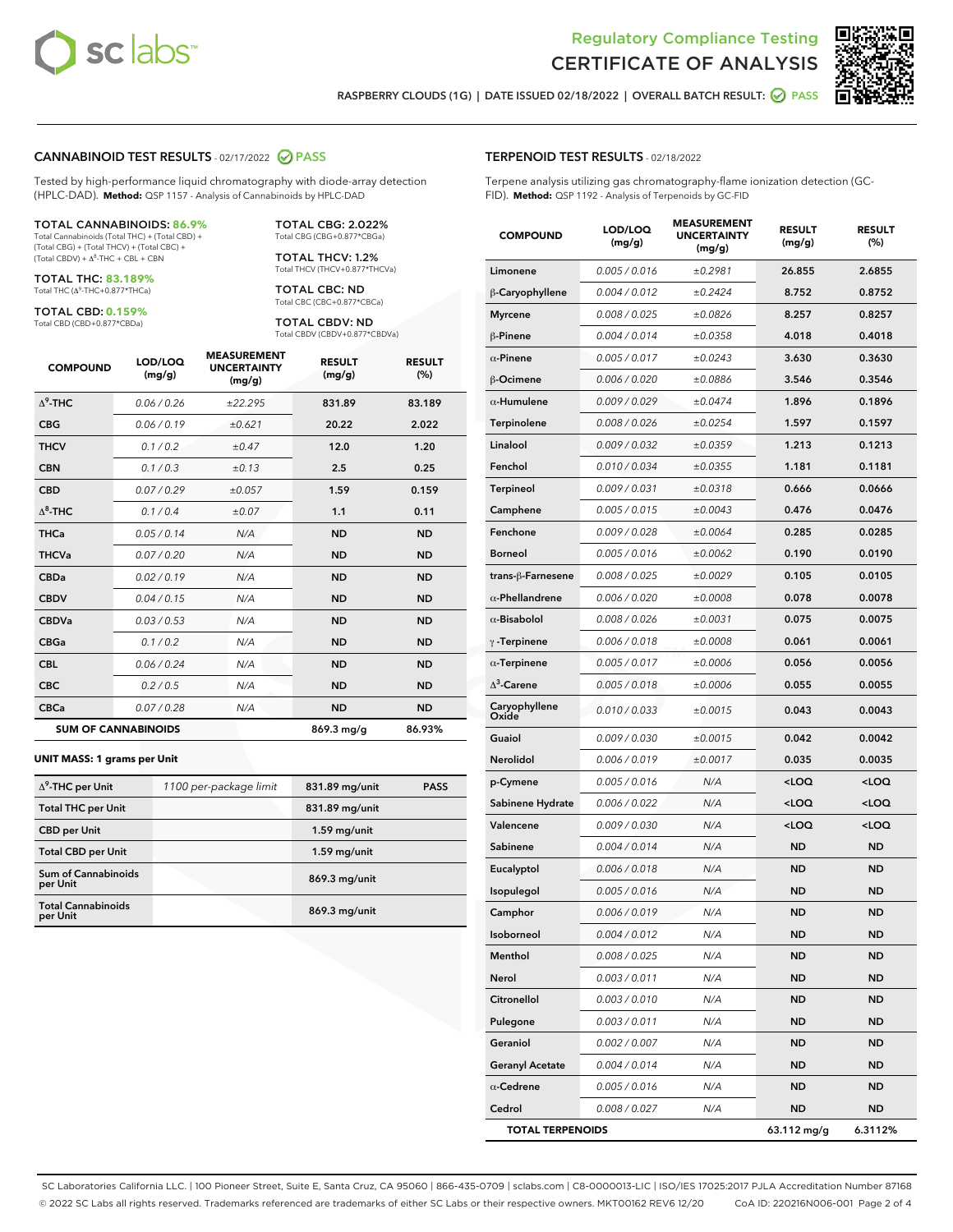



RASPBERRY CLOUDS (1G) | DATE ISSUED 02/18/2022 | OVERALL BATCH RESULT: @ PASS

#### CATEGORY 1 PESTICIDE TEST RESULTS - 02/18/2022 2 PASS

Pesticide and plant growth regulator analysis utilizing high-performance liquid chromatography-mass spectrometry (HPLC-MS) or gas chromatography-mass spectrometry (GC-MS). \*GC-MS utilized where indicated. **Method:** QSP 1212 - Analysis of Pesticides and Mycotoxins by LC-MS or QSP 1213 - Analysis of Pesticides by GC-MS

| <b>COMPOUND</b>             | LOD/LOQ<br>$(\mu g/g)$ | <b>ACTION</b><br><b>LIMIT</b><br>$(\mu g/g)$ | <b>MEASUREMENT</b><br><b>UNCERTAINTY</b><br>$(\mu g/g)$ | <b>RESULT</b><br>$(\mu g/g)$ | <b>RESULT</b> |
|-----------------------------|------------------------|----------------------------------------------|---------------------------------------------------------|------------------------------|---------------|
| Aldicarb                    | 0.03 / 0.08            | $\ge$ LOD                                    | N/A                                                     | <b>ND</b>                    | <b>PASS</b>   |
| Carbofuran                  | 0.02 / 0.05            | $\ge$ LOD                                    | N/A                                                     | <b>ND</b>                    | <b>PASS</b>   |
| Chlordane*                  | 0.03 / 0.08            | $\geq$ LOD                                   | N/A                                                     | <b>ND</b>                    | <b>PASS</b>   |
| Chlorfenapyr*               | 0.03/0.10              | $\geq$ LOD                                   | N/A                                                     | <b>ND</b>                    | <b>PASS</b>   |
| Chlorpyrifos                | 0.02/0.06              | $\ge$ LOD                                    | N/A                                                     | <b>ND</b>                    | <b>PASS</b>   |
| Coumaphos                   | 0.02 / 0.07            | $\geq$ LOD                                   | N/A                                                     | <b>ND</b>                    | <b>PASS</b>   |
| Daminozide                  | 0.02 / 0.07            | $>$ LOD                                      | N/A                                                     | <b>ND</b>                    | <b>PASS</b>   |
| <b>Dichlorvos</b><br>(DDVP) | 0.03/0.09              | $\ge$ LOD                                    | N/A                                                     | <b>ND</b>                    | <b>PASS</b>   |
| Dimethoate                  | 0.03/0.08              | $>$ LOD                                      | N/A                                                     | <b>ND</b>                    | <b>PASS</b>   |
| Ethoprophos                 | 0.03/0.10              | $\ge$ LOD                                    | N/A                                                     | <b>ND</b>                    | <b>PASS</b>   |
| Etofenprox                  | 0.02 / 0.06            | $\ge$ LOD                                    | N/A                                                     | <b>ND</b>                    | <b>PASS</b>   |
| Fenoxycarb                  | 0.03/0.08              | $>$ LOD                                      | N/A                                                     | <b>ND</b>                    | <b>PASS</b>   |
| Fipronil                    | 0.03 / 0.08            | $\ge$ LOD                                    | N/A                                                     | <b>ND</b>                    | <b>PASS</b>   |
| Imazalil                    | 0.02 / 0.06            | $>$ LOD                                      | N/A                                                     | <b>ND</b>                    | <b>PASS</b>   |
| <b>Methiocarb</b>           | 0.02 / 0.07            | $\ge$ LOD                                    | N/A                                                     | <b>ND</b>                    | <b>PASS</b>   |
| Parathion-methyl            | 0.03/0.10              | $\geq$ LOD                                   | N/A                                                     | <b>ND</b>                    | <b>PASS</b>   |
| <b>Mevinphos</b>            | 0.03/0.09              | $\ge$ LOD                                    | N/A                                                     | <b>ND</b>                    | <b>PASS</b>   |
| Paclobutrazol               | 0.02 / 0.05            | $\ge$ LOD                                    | N/A                                                     | <b>ND</b>                    | <b>PASS</b>   |
| Propoxur                    | 0.03/0.09              | $\ge$ LOD                                    | N/A                                                     | <b>ND</b>                    | <b>PASS</b>   |
| Spiroxamine                 | 0.03 / 0.08            | $\ge$ LOD                                    | N/A                                                     | <b>ND</b>                    | <b>PASS</b>   |
| Thiacloprid                 | 0.03/0.10              | $>$ LOD                                      | N/A                                                     | <b>ND</b>                    | <b>PASS</b>   |
|                             |                        |                                              |                                                         |                              |               |

#### CATEGORY 2 PESTICIDE TEST RESULTS - 02/18/2022 @ PASS

| <b>COMPOUND</b>          | LOD/LOQ<br>$(\mu g/g)$ | <b>ACTION</b><br><b>LIMIT</b><br>$(\mu g/g)$ | <b>MEASUREMENT</b><br><b>UNCERTAINTY</b><br>$(\mu g/g)$ | <b>RESULT</b><br>$(\mu g/g)$ | <b>RESULT</b> |
|--------------------------|------------------------|----------------------------------------------|---------------------------------------------------------|------------------------------|---------------|
| Abamectin                | 0.03/0.10              | 0.1                                          | N/A                                                     | <b>ND</b>                    | <b>PASS</b>   |
| Acephate                 | 0.02/0.07              | 0.1                                          | N/A                                                     | <b>ND</b>                    | <b>PASS</b>   |
| Acequinocyl              | 0.02/0.07              | 0.1                                          | N/A                                                     | <b>ND</b>                    | <b>PASS</b>   |
| Acetamiprid              | 0.02/0.05              | 0.1                                          | N/A                                                     | <b>ND</b>                    | <b>PASS</b>   |
| Azoxystrobin             | 0.02/0.07              | 0.1                                          | N/A                                                     | <b>ND</b>                    | <b>PASS</b>   |
| <b>Bifenazate</b>        | 0.01/0.04              | 0.1                                          | N/A                                                     | <b>ND</b>                    | <b>PASS</b>   |
| <b>Bifenthrin</b>        | 0.02 / 0.05            | 3                                            | N/A                                                     | <b>ND</b>                    | <b>PASS</b>   |
| <b>Boscalid</b>          | 0.03/0.09              | 0.1                                          | N/A                                                     | <b>ND</b>                    | <b>PASS</b>   |
| Captan                   | 0.19/0.57              | 0.7                                          | N/A                                                     | <b>ND</b>                    | <b>PASS</b>   |
| Carbaryl                 | 0.02/0.06              | 0.5                                          | N/A                                                     | <b>ND</b>                    | <b>PASS</b>   |
| Chlorantranilip-<br>role | 0.04/0.12              | 10                                           | N/A                                                     | <b>ND</b>                    | <b>PASS</b>   |
| Clofentezine             | 0.03/0.09              | 0.1                                          | N/A                                                     | <b>ND</b>                    | <b>PASS</b>   |

| <b>CATEGORY 2 PESTICIDE TEST RESULTS</b> - 02/18/2022 continued |  |  |  |
|-----------------------------------------------------------------|--|--|--|
|                                                                 |  |  |  |

| <b>COMPOUND</b>               | LOD/LOQ<br>(µg/g) | <b>ACTION</b><br><b>LIMIT</b><br>$(\mu g/g)$ | <b>MEASUREMENT</b><br><b>UNCERTAINTY</b><br>(µg/g) | <b>RESULT</b><br>(µg/g) | <b>RESULT</b> |
|-------------------------------|-------------------|----------------------------------------------|----------------------------------------------------|-------------------------|---------------|
| Cyfluthrin                    | 0.12 / 0.38       | $\overline{c}$                               | N/A                                                | <b>ND</b>               | <b>PASS</b>   |
| Cypermethrin                  | 0.11 / 0.32       | 1                                            | N/A                                                | <b>ND</b>               | <b>PASS</b>   |
| <b>Diazinon</b>               | 0.02 / 0.05       | 0.1                                          | N/A                                                | <b>ND</b>               | <b>PASS</b>   |
| Dimethomorph                  | 0.03 / 0.09       | $\overline{2}$                               | N/A                                                | <b>ND</b>               | <b>PASS</b>   |
| Etoxazole                     | 0.02 / 0.06       | 0.1                                          | N/A                                                | <b>ND</b>               | <b>PASS</b>   |
| Fenhexamid                    | 0.03 / 0.09       | 0.1                                          | N/A                                                | <b>ND</b>               | <b>PASS</b>   |
| Fenpyroximate                 | 0.02 / 0.06       | 0.1                                          | N/A                                                | <b>ND</b>               | <b>PASS</b>   |
| Flonicamid                    | 0.03 / 0.10       | 0.1                                          | N/A                                                | <b>ND</b>               | <b>PASS</b>   |
| Fludioxonil                   | 0.03 / 0.10       | 0.1                                          | N/A                                                | <b>ND</b>               | <b>PASS</b>   |
| Hexythiazox                   | 0.02 / 0.07       | 0.1                                          | N/A                                                | <b>ND</b>               | <b>PASS</b>   |
| Imidacloprid                  | 0.04 / 0.11       | 5                                            | N/A                                                | <b>ND</b>               | <b>PASS</b>   |
| Kresoxim-methyl               | 0.02 / 0.07       | 0.1                                          | N/A                                                | <b>ND</b>               | <b>PASS</b>   |
| <b>Malathion</b>              | 0.03 / 0.09       | 0.5                                          | N/A                                                | <b>ND</b>               | <b>PASS</b>   |
| Metalaxyl                     | 0.02 / 0.07       | $\overline{c}$                               | N/A                                                | <b>ND</b>               | <b>PASS</b>   |
| Methomyl                      | 0.03 / 0.10       | $\mathcal{I}$                                | N/A                                                | <b>ND</b>               | <b>PASS</b>   |
| Myclobutanil                  | 0.03 / 0.09       | 0.1                                          | N/A                                                | <b>ND</b>               | <b>PASS</b>   |
| Naled                         | 0.02 / 0.07       | 0.1                                          | N/A                                                | <b>ND</b>               | <b>PASS</b>   |
| Oxamyl                        | 0.04 / 0.11       | 0.5                                          | N/A                                                | <b>ND</b>               | <b>PASS</b>   |
| Pentachloronitro-<br>benzene* | 0.03 / 0.09       | 0.1                                          | N/A                                                | <b>ND</b>               | <b>PASS</b>   |
| Permethrin                    | 0.04 / 0.12       | 0.5                                          | N/A                                                | <b>ND</b>               | <b>PASS</b>   |
| Phosmet                       | 0.03 / 0.10       | 0.1                                          | N/A                                                | <b>ND</b>               | <b>PASS</b>   |
| Piperonyl<br><b>Butoxide</b>  | 0.02 / 0.07       | 3                                            | N/A                                                | <b>ND</b>               | <b>PASS</b>   |
| Prallethrin                   | 0.03 / 0.08       | 0.1                                          | N/A                                                | <b>ND</b>               | <b>PASS</b>   |
| Propiconazole                 | 0.02 / 0.07       | 0.1                                          | N/A                                                | <b>ND</b>               | <b>PASS</b>   |
| Pyrethrins                    | 0.04 / 0.12       | 0.5                                          | N/A                                                | <b>ND</b>               | <b>PASS</b>   |
| Pyridaben                     | 0.02 / 0.07       | 0.1                                          | N/A                                                | <b>ND</b>               | <b>PASS</b>   |
| Spinetoram                    | 0.02 / 0.07       | 0.1                                          | N/A                                                | <b>ND</b>               | <b>PASS</b>   |
| Spinosad                      | 0.02 / 0.07       | 0.1                                          | N/A                                                | <b>ND</b>               | <b>PASS</b>   |
| Spiromesifen                  | 0.02 / 0.05       | 0.1                                          | N/A                                                | ND                      | <b>PASS</b>   |
| Spirotetramat                 | 0.02 / 0.06       | 0.1                                          | N/A                                                | <b>ND</b>               | <b>PASS</b>   |
| Tebuconazole                  | 0.02 / 0.07       | 0.1                                          | N/A                                                | <b>ND</b>               | <b>PASS</b>   |
| Thiamethoxam                  | 0.03 / 0.10       | 5                                            | N/A                                                | <b>ND</b>               | <b>PASS</b>   |
| Trifloxystrobin               | 0.03 / 0.08       | 0.1                                          | N/A                                                | ND                      | <b>PASS</b>   |

SC Laboratories California LLC. | 100 Pioneer Street, Suite E, Santa Cruz, CA 95060 | 866-435-0709 | sclabs.com | C8-0000013-LIC | ISO/IES 17025:2017 PJLA Accreditation Number 87168 © 2022 SC Labs all rights reserved. Trademarks referenced are trademarks of either SC Labs or their respective owners. MKT00162 REV6 12/20 CoA ID: 220216N006-001 Page 3 of 4